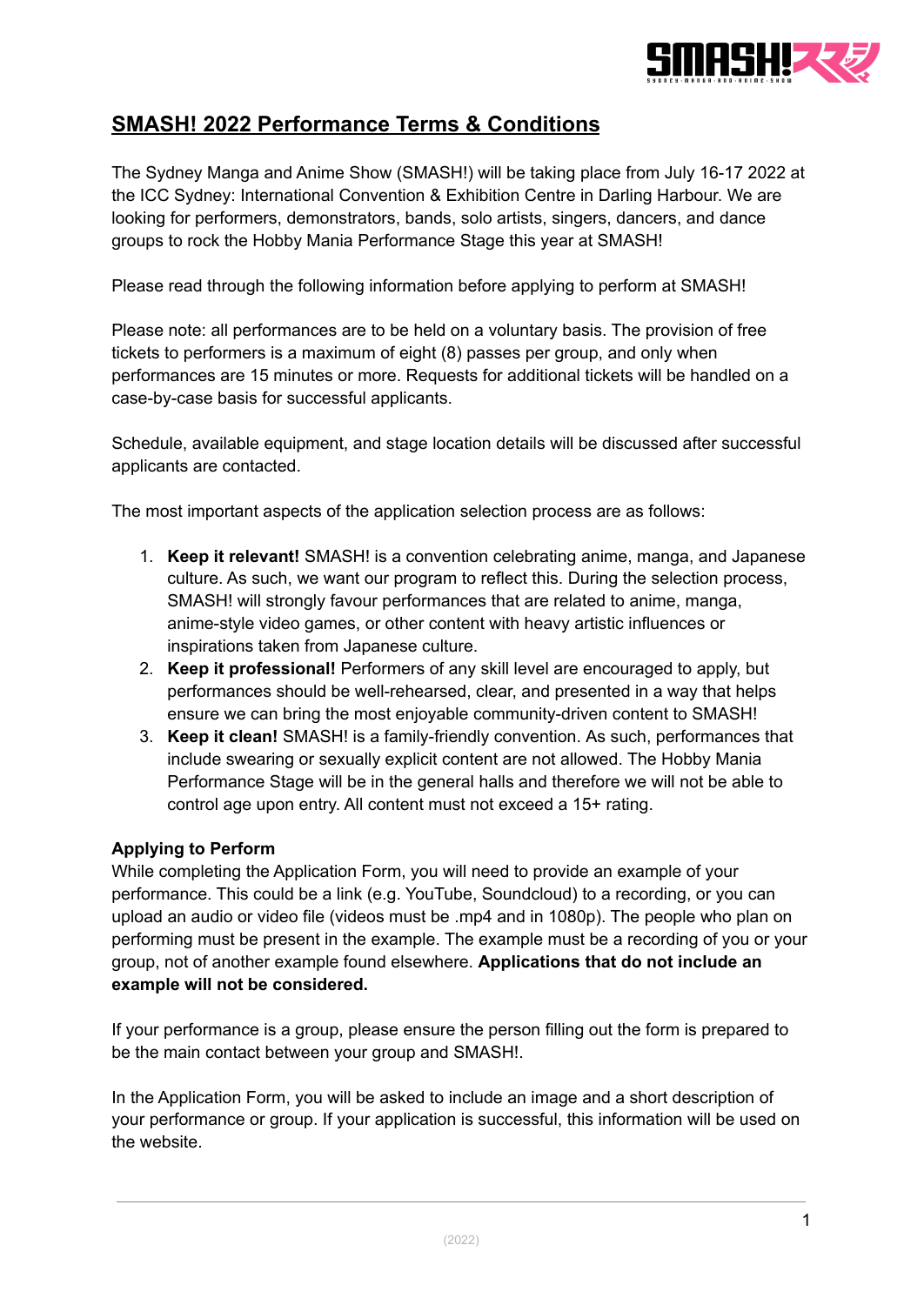

You will be asked which day of SMASH! (16th or 17th of July) you would prefer to perform on. Please note that this is a preference; the day you choose is not guaranteed and will be decided based on the schedule.

Applications close on June 19th. You will be notified soon after this date whether your application has or has not been successful along with more details.

Disclaimer: Your performance may be filmed or photographed by SMASH! staff and approved media. By submitting an application to perform at SMASH!, you and any additional group members give SMASH! Inc. permission to use these assets for promotional purposes in future events.

### **Frequently Asked Questions**

### **What will I have to bring for my performance?**

Music performers are required to bring their instruments, instrument leads, and music stands. Performers using a backing track are required to bring a backup of their music on a USB or phone.

Dance performers are required to bring any props they plan on using during their performance and their music on a USB or phone as a backup. Props such as chairs may be available - please email us after your application has been accepted to confirm availability.

The use of personal equipment during performances must be requested to and approved by the Performances team in advance.

#### **What equipment will be provided for the stages?**

A list of available backline equipment will be provided closer to the convention date.

#### **Is this a paid gig?**

All performances are to be held on a voluntary basis. The provision of free tickets to performers is a maximum of eight (8) passes per group, and only when performances are 15 minutes or more. Requests for additional tickets will be handled on a case-by-case basis for successful applicants.

#### **How long should my performance be?**

For scheduling purposes, performances should be a minimum of 15 minutes. Performances that are shorter than 15 minutes may still be considered; however, we will not be able to provide free tickets to these performers..

## **I'm not sure if my presentation fits under the Performances category, can I still apply?**

SMASH! offers a diverse range of community content and we are keen to receive your application! Other types of presentations include panels, workshops, competitions, and special events. If you aren't sure whether your content fits as a performance please contact us and we can help you decide.